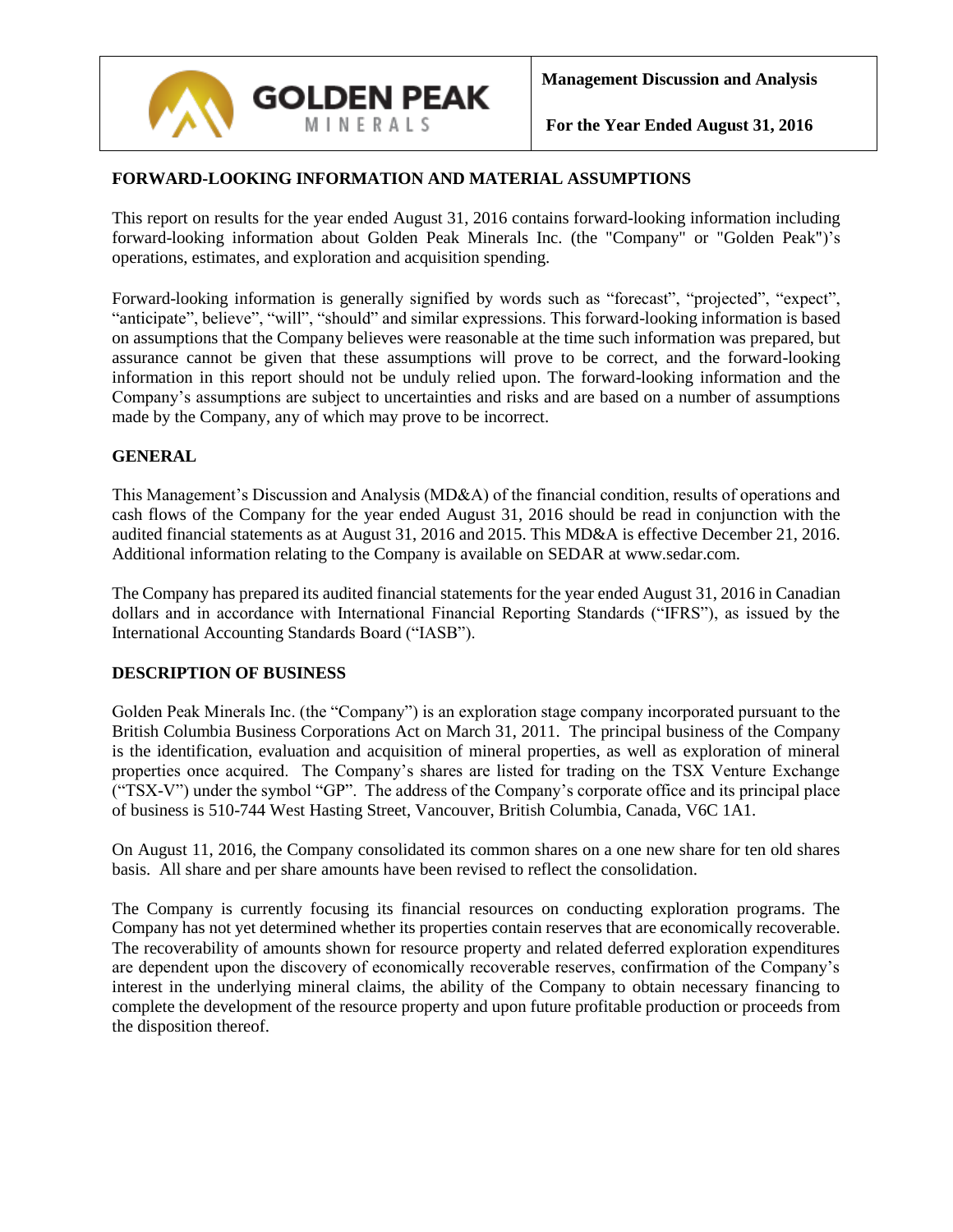

# **EXPLORATION AND EVALUATION ASSETS**

Total costs incurred on exploration and evaluation asset are summarized as follows:

|                                                |              | Columbia<br><b>Shear</b><br><b>Property</b> |               | <b>Foubert</b><br>Lake<br><b>Property</b> |               | Oyster<br><b>Property</b> |               | <b>Atikwa Lake</b><br><b>Property</b> |                           | Lac<br>Lapointe<br><b>Property</b> |     | <b>Total</b> |
|------------------------------------------------|--------------|---------------------------------------------|---------------|-------------------------------------------|---------------|---------------------------|---------------|---------------------------------------|---------------------------|------------------------------------|-----|--------------|
| <b>Acquisition Costs</b>                       |              |                                             |               |                                           |               |                           |               |                                       |                           |                                    |     |              |
| Balance, August 31, 2014                       | $\mathbb{S}$ | 39,250                                      | \$            |                                           | $\mathcal{S}$ |                           | $\mathbb{S}$  | ÷                                     | $\mathbb{S}$              | $\blacksquare$                     | \$  | 39,250       |
| Acquisition and option payments (cash)         |              |                                             |               | 11,000                                    |               |                           |               |                                       |                           |                                    |     | 11,000       |
| Acquisition and option payments (shares)       |              |                                             |               | 144,000                                   |               |                           |               |                                       |                           |                                    |     | 144,000      |
| Balance, August 31, 2015                       |              | 39,250                                      |               | 155,000                                   |               |                           |               |                                       |                           |                                    |     | 194,250      |
| Claim costs                                    |              |                                             |               |                                           |               |                           |               | 1,209                                 |                           |                                    |     | 1,209        |
| Acquisition and option payments (shares)       |              |                                             |               | $\blacksquare$                            |               | 60,000                    |               | 60,000                                |                           | 92,750                             |     | 212,750      |
| Impairment                                     |              | (39,250)                                    |               |                                           |               |                           |               |                                       |                           |                                    |     | (39,250)     |
| Balance, August 31, 2016                       | \$           |                                             | <sup>\$</sup> | 155,000                                   | \$            | 60,000                    | \$            | 61,209                                | \$.                       | 92,750                             | £.  | 368,959      |
| <b>Deferred Exploration Expenditures</b>       |              |                                             |               |                                           |               |                           |               |                                       |                           |                                    |     |              |
| Balance, August 31, 2014                       | \$           | 267,497                                     | $\mathbb{S}$  |                                           | <sup>\$</sup> | $\blacksquare$            | $\mathcal{S}$ | $\blacksquare$                        | <sup>\$</sup>             |                                    | \$  | 267,497      |
| <b>METC</b> received                           |              | (27, 349)                                   |               |                                           |               | $\overline{\phantom{a}}$  |               | $\overline{\phantom{a}}$              |                           |                                    |     | (27, 349)    |
| Balance, August 31, 2015                       |              | 240,148                                     |               |                                           |               |                           |               | ÷                                     |                           |                                    |     | 240,148      |
| Geological                                     |              |                                             |               |                                           |               |                           |               |                                       |                           | 25,000                             |     | 25,000       |
| Impairment                                     |              | (240, 148)                                  |               |                                           |               |                           |               |                                       |                           |                                    |     | (240, 148)   |
| Balance, August 31, 2016                       | \$           |                                             | \$            | $\overline{a}$                            | \$            | $\blacksquare$            | $\mathcal{S}$ | $\blacksquare$                        | $\boldsymbol{\mathsf{S}}$ | 25,000                             | \$. | 25,000       |
| <b>Total Exploration and Evaluation Assets</b> |              |                                             |               |                                           |               |                           |               |                                       |                           |                                    |     |              |
| Balance, August 31, 2015                       | \$           | 279,398                                     |               | 155,000                                   | \$            |                           | \$            | ٠                                     | \$                        |                                    | S   | 434,398      |
| Balance, August 31, 2016                       |              |                                             |               | 155,000                                   |               | 60,000                    | \$            | 61,209                                | \$.                       | 117,750                            |     | 393,959      |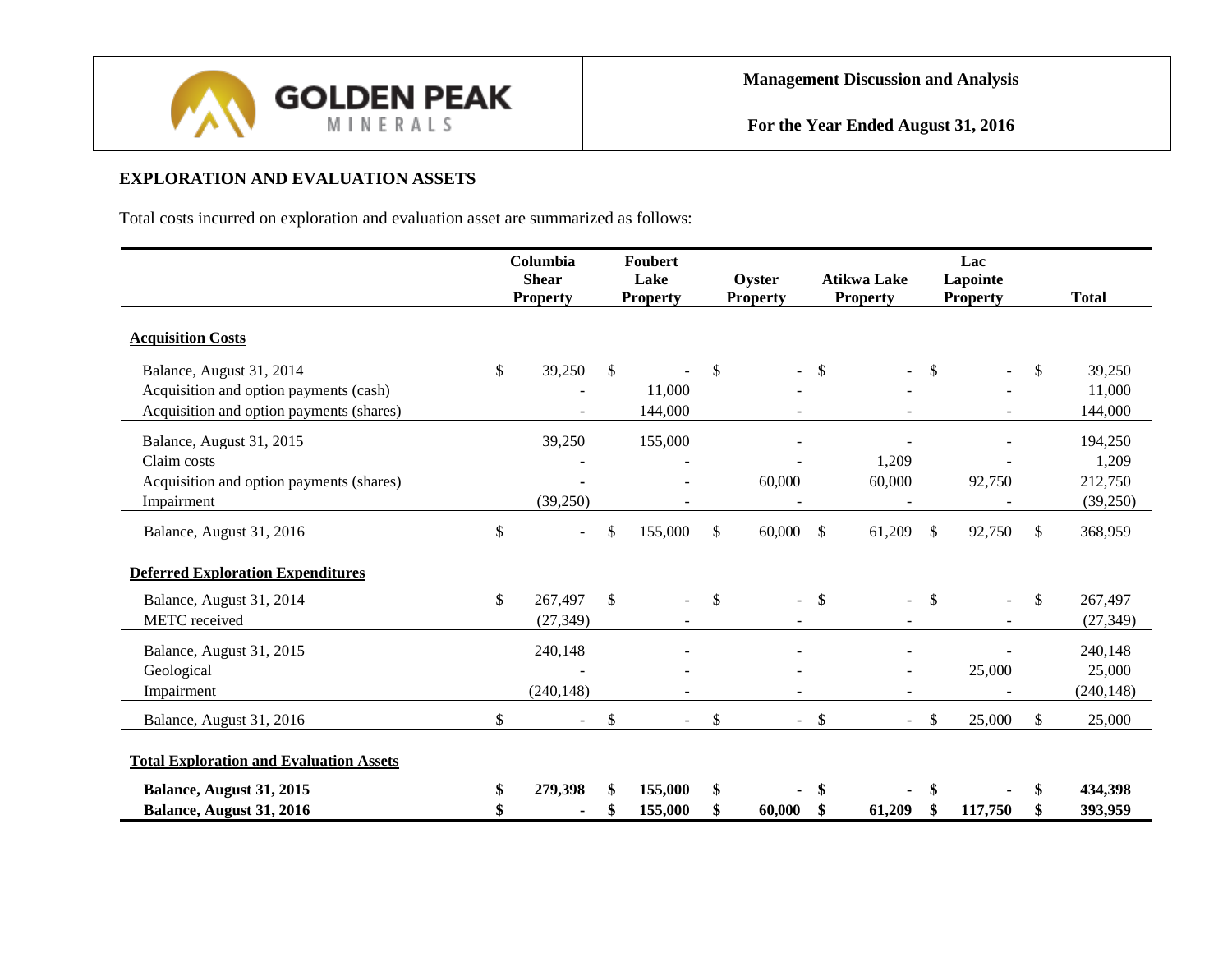

## Columbia Shear Group Property

On May 9, 2011, and subsequently amended on September 17, 2012, the Company entered into an option agreement to acquire a 100% undivided interest in 22 mineral claims located in British Columbia. As consideration, the Company agreed to pay a total of \$75,000 in cash, issue 12,500 common shares of the Company and incur \$1,000,000 in exploration expenditures as follows:

|                                              | Cash         |               | Exploration  | Number of<br>Common<br><b>Shares</b> |
|----------------------------------------------|--------------|---------------|--------------|--------------------------------------|
|                                              | Payments     |               | Expenditures | to be Issued                         |
| Upon execution of the Agreement (paid)       | \$<br>10,000 | $\mathcal{S}$ |              |                                      |
| One year from the Agreement date (incurred)  |              |               | 100,000      |                                      |
| Upon listing on April 10, 2013 (paid and     |              |               |              |                                      |
| issued)                                      | 15,000       |               |              | 7,500                                |
| Before April 10, 2014 (issued)               |              |               |              | 5,000                                |
| Before April 10, 2015 (not paid or incurred) | 10,000       |               | 200,000      |                                      |
| Before April 10, 2016                        | 15,000       |               | 300,000      |                                      |
| Before April 10, 2017                        | 25,000       |               | 400,000      |                                      |
| Total                                        | \$<br>75,000 |               | 1,000,000    | 12.500                               |

The Company agreed to pay the optionor a 3% Net Smelter Royalty ("NSR") on the property. The Company also has the option to purchase 2% of the 3% NSR (two-thirds) at a price of \$500,000 per percentage point at any time starting on the date that the property is put into commercial production. The purchase of the remaining 1% is negotiable after commercial production commences.

During the year ended August 31, 2016, the Company relinquished its option on the Columbia Sheer Group Property. Accordingly, the property was written down to \$nil.

### Foubert Lake Property

On June 26, 2015, the Company entered into an agreement to acquire a 100% undivided interest in 11 mineral claims located in Quebec. As consideration, the Company paid a total of \$11,000 in cash and issued a total of 240,000 common shares of the Company (issued and valued at \$144,000).

The vendor retains a 1% NSR on the property. The Company has the option to purchase the NSR at a price of \$500,000.

### Oyster Property

On September 23, 2015, the Company entered into an agreement to acquire a 100% undivided interest in 4 mineral claims located in Manitoba. As consideration, the Company issued 100,000 common shares of the Company at a value of \$60,000.

The vendor retains a 3% Gross Overriding Royalty "GORR" on the property. The Company has the option to purchase 1% of the 3% GORR (one-third) at a price of \$1,000,000.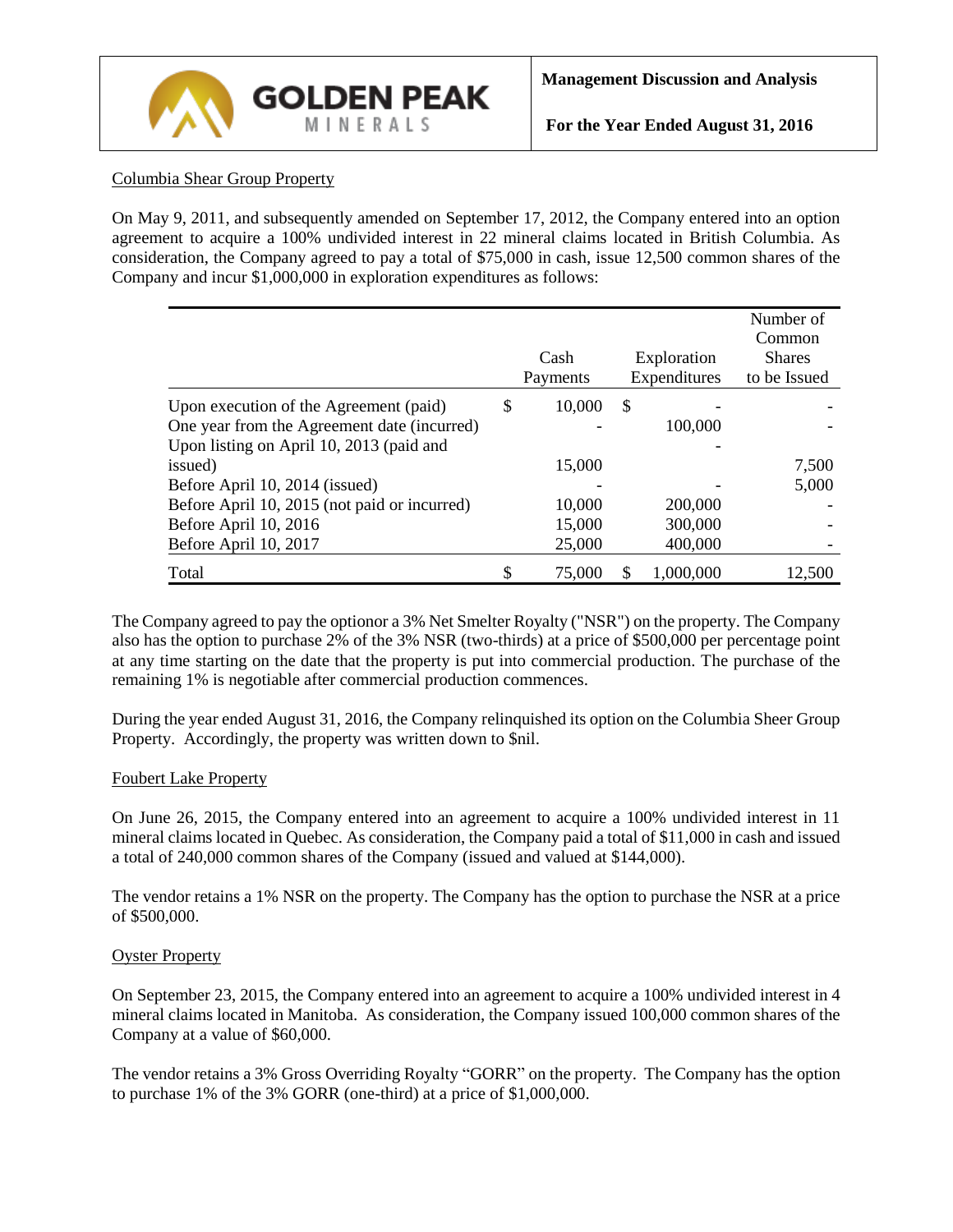

## Atikwa Lake Property

On February 4, 2016, the Company entered into an agreement to acquire a 100% undivided interest in 20 mineral claims located in Ontario. As consideration, the Company issued 75,000 common shares of the Company at a value of \$60,000.

## Lac Lapointe Property

On February 15, 2016, the Company entered into an option agreement to acquire a 100% undivided interest in 20 mineral claims located in Quebec. Under the terms of the option agreement, the Company can earn a 100% interest by making payments as follows:

- Issuing 132,500 common shares of the Company upon approval by the TSX-V (issued and valued at \$92,750);
- Cash payment of \$40,000 on or before August 15, 2017; and
- Cash payment of \$100,000 on or before February 15, 2019.

The vendor retains a 2% Gross Overriding Royalty "GORR" on the property. The Company has the option to purchase 1% of the 2% GORR (one-half) at a price of \$1,000,000.

### Grenfell Property

On October 13, 2016, the Company entered into an agreement to acquire the Grenfell Property located in Ontario.

Under the terms of the option agreement, the Company can earn a 100% interest by making payments as follows:

- Issuing 250,000 common shares of the Company and making a cash payment of \$50,000 upon approval by the TSX-V;
- Issuing 250,000 common shares of the Company and making a cash payment of \$50,000 by October 26, 2017;
- Issuing 250,000 common shares of the Company and making a cash payment of \$50,000 by October 26, 2018; and
- Issuing 250,000 common shares of the Company and making a cash payment of \$50,000 by October 26, 2019.

In the event of a minimum discovery of 1,000,000 ounces of gold or gold equivalent resource, the Company will pay a bonus of \$1,000,000 to the optionor upon completion of a National Instrument 43- 101 compliant report.

The original vendor retains a 2% NSR on the property. The Company has the option to purchase 1% of the 2% NSR (one-half) at a price of \$1,000,000.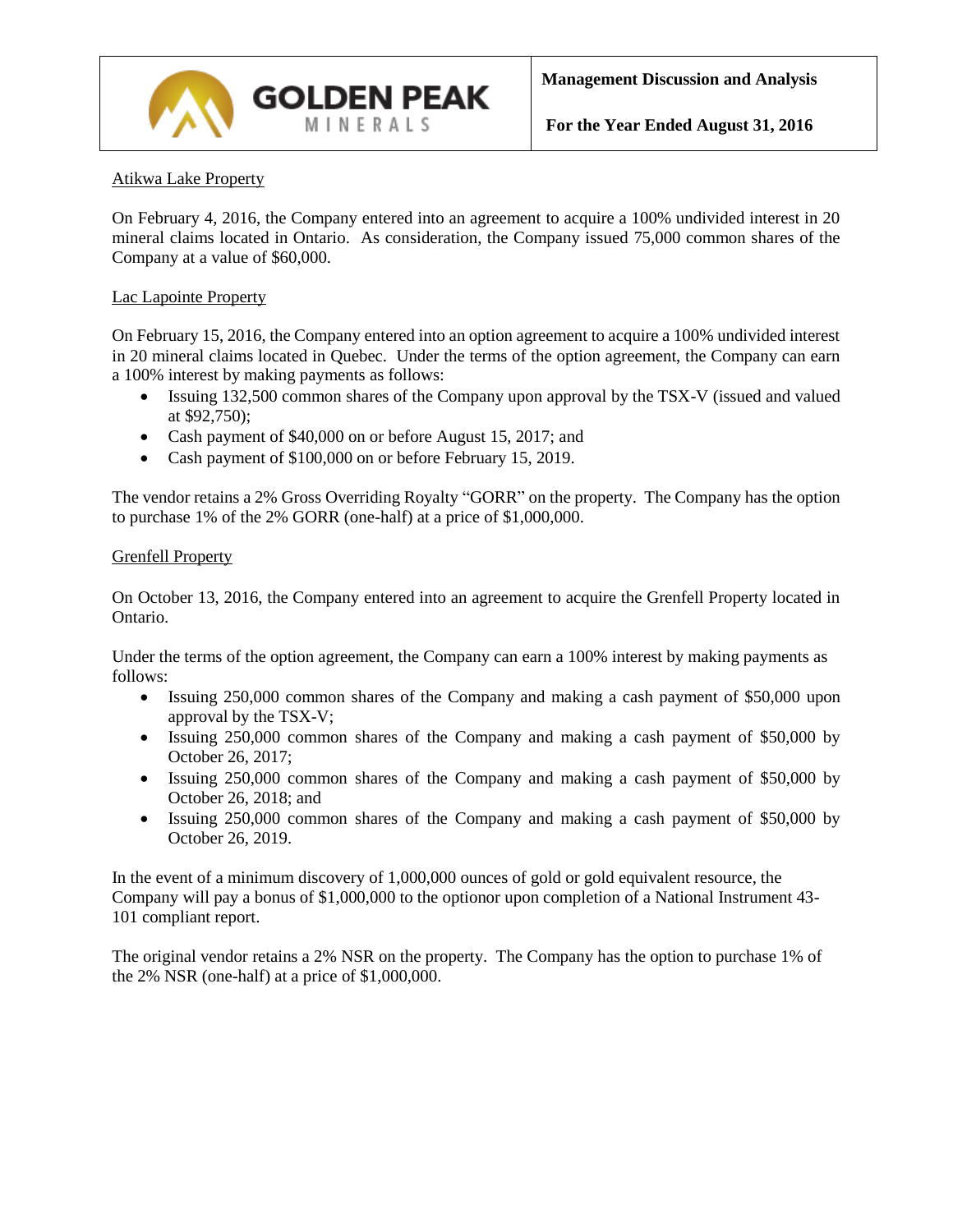

## Heikki Property

On October 28, 2016, the Company entered into four option agreements to acquire the Esa, Kulta, Seija and Soturi properties, collectively the Heikki Property, located in Ontario.

Under the terms of the option agreement, the Company can earn a 100% interest by making payments as follows:

- Issuing 2,600,000 common shares of the Company and making a cash payment of \$105,000 upon approval by the TSX-V;
- Issuing 3,100,000 common shares of the Company by November 17, 2017; and
- Issuing 1,750,000 common shares of the Company by November 17, 2018.

**GOLDEN PEAK** MINERALS

The vendors retains a 3% NSR on the property. The Company has the option to purchase 1% of the 3% NSR (one-third) at a price of \$500,000.

# **SELECTED ANNUAL INFORMATION**

|                                  | <b>August 31, 2016</b>   | <b>August 31, 2015</b> | <b>August 31, 2014</b> |
|----------------------------------|--------------------------|------------------------|------------------------|
| Revenue                          | $\overline{\phantom{0}}$ | -                      |                        |
| Net and comprehensive loss       | (575, 236)               | (199, 624)             | (209, 213)             |
| Basic and diluted loss per share | (0.37)                   | (0.18)                 | (0.24)                 |
| Total assets                     | 400,988                  | 435,173                | 402,480                |
| Long-term debt                   | ۰                        |                        |                        |
| Dividends                        | -                        |                        |                        |

## **SUMMARY OF QUARTERLY RESULTS (\$000's except earnings per share)**

|                                   | August 31, |              | February 29, | November 30, |
|-----------------------------------|------------|--------------|--------------|--------------|
| For the Quarter Periods Ending on | 2016       | May 31, 2016 | 2016         | 2015         |
| Revenue                           |            |              |              |              |
| Net and comprehensive loss        | (425)      | (33)         | (81)         | (36)         |
| Basic and diluted loss per common |            |              |              |              |
| share                             | (0.27)     | (0.02)       | (0.06)       | (0.03)       |

|                                   | August 31, |              | February 28, | November 30, |
|-----------------------------------|------------|--------------|--------------|--------------|
| For the Quarter Periods Ending on | 2015       | May 31, 2015 | 2015         | 2014         |
| Revenue                           |            |              |              |              |
| Net and comprehensive loss        | (25)       | (36)         | (43)         | (96)         |
| Basic and diluted loss per common |            |              |              |              |
| share                             | (0.02)     | (0.03)       | (0.04)       | (0.09)       |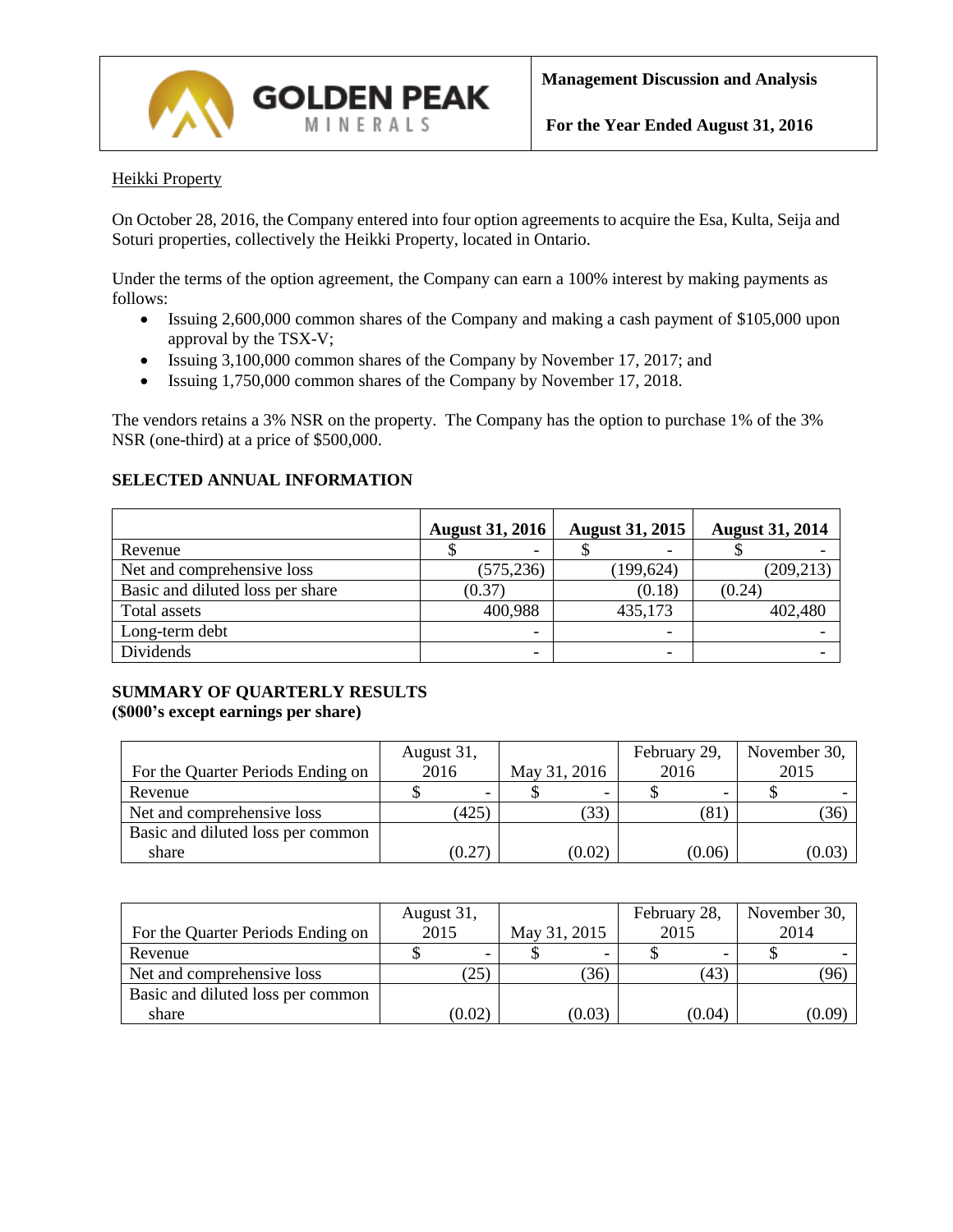

## **OPERATIONS**

### Three Months ended August 31, 2016

During the three months ended August 31, 2016 the Company reported a net loss of \$424,488 (2015 - \$25,592). Variations in expenses from the three months ended August 31, 2016 to the three months ended August 31, 2015 were as follows:

- Management fees of \$18,750 (2015 \$15,000) increased as the CFO began charging fees in the fourth quarter of 2016;
- Office and general of \$8,178 (2015 \$2,213) increased due to more activity in 2016;

**GOLDEN PEAK** MINERALS

- Pre-exploration costs of \$87,980 (2015 \$nil) related to due diligence done on a property acquisition for which the Company did not have title at the time of expenditures;
- Professional fees of \$16,838 (2015 \$3,988) increased as the Company incurred legal and accounting fees in 2016 but had a recovery in 2015;
- Rent of \$3,000 (2015 \$9,563) decreased as the Company did not incur rent expenses for part of the fourth quarter;
- Transfer agent and filing fees of  $$8,624 (2015 $2,804)$  increased due to activity; and
- Impairment of exploration and evaluation assets of \$279,398 (2015 \$nil) related to the impairment of the Columbia Shear Property.

## Year ended August 31, 2016

During the year ended August 31, 2016 the Company reported a net loss of \$575,236 (2015 - \$199,624). Variations in expenses from the year ended August 31, 2016 to the year ended August 31, 2015 were as follows:

- Consulting fees of  $$22,285$  (2015  $$16,500$ ) increased due to more activity in 2016;
- Management fees of \$63,750 (2015 \$60,000) increased primarily because the CFO began charging fees in the fourth quarter of 2016;
- Office and general of \$22,290 (2015 \$11,882) increased due to more activity in 2016;
- Pre-exploration costs of \$87,980 (2015 \$nil) related to due diligence done on a property acquisition for which the Company did not have title at the time of expenditures;
- Professional fees of \$53,657 (2015 \$48,825) increased as the Company incurred additional legal fees in 2016, primarily due to more acquisitions;
- Rent of \$20,792 (2015 \$29,045) decreased primarily because the Company did not incur rent expenses for part of the fourth quarter;
- Transfer agent and filing fees of \$18,815 (2015 \$18,452) remained consistent year to year; and
- Impairment of exploration and evaluation assets of \$279,398 (2015 \$nil) related to the impairment of the Columbia Shear Property.

# **LIQUIDITY AND CAPITAL RESOURCES**

The Company's cash at August 31, 2016 was \$170 compared to \$190 at August 31, 2015. The working capital deficiency was \$271,973 (2015 - \$115,626). To address the working capital deficiency, subsequent to August 31, 2016, the Company closed a non-brokered private placement for gross proceeds of \$499,999 by issuing 4,166,658 units at a price of \$0.12 per unit. The Company also settled accounts payable and accrued liabilities of \$50,300 by issuing 186,296 common shares.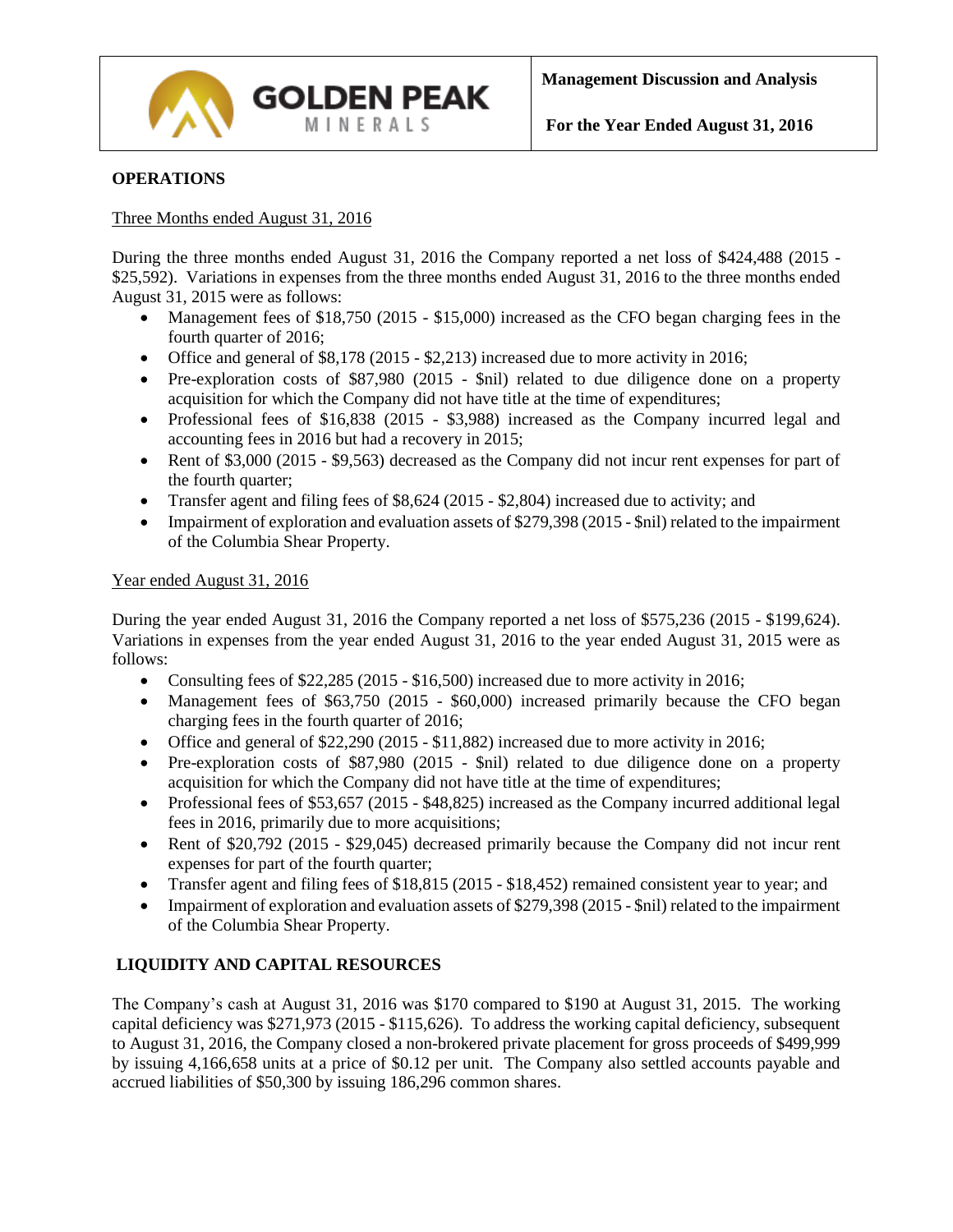

In addition, on December 21, 2016, the Company completed a non-brokered private placement for gross proceeds of \$2,314,949. The Company issued 2,000,000 non-flow-through common shares of the Company at a price of \$0.50 per share and 2,022,998 flow-through common shares of the Company at a price of \$0.65 per share. The Company incurred finder's fees of \$196,495 and issued 332,300 finder's warrants with an exercise price of \$0.50 per share and an expiry date of December 21, 2018.

The Company will need to raise additional financing in order to meet general working capital requirements for the 2017 fiscal year and to continue exploration of its mineral properties.

## **OFF-BALANCE SHEET ARRANGEMENTS**

The Company has not entered into any off-balance sheet arrangements.

## **TRANSACTIONS WITH RELATED PARTIES**

These amounts of key management compensation are included in the amounts shown on the consolidated statements of comprehensive loss:

|                 |    | 2016   | 2015         |
|-----------------|----|--------|--------------|
| Management fees | ιD | 63,750 | \$<br>60,000 |

Key management includes current and former directors and officers of the Company, including the Chief Executive Officers and Chief Financial Officer.

During the years ended August 31, 2016 and 2015, the following amounts were incurred or paid to officers and directors and/or their related companies:

i) The Company paid \$21,800 (2015 - \$22,150) for professional fees to a company controlled by a director and \$16,500 (2015 - \$18,000) in rent to companies controlled by directors.

As at August 31, 2016 and 2015, the following balances were due to officers and directors and/or related companies:

- i) Included in accounts payable is \$126,789 (2015 \$90,761) due to directors and officers of the Company and companies controlled by directors of the Company. These amounts are unsecured, non-interest bearing and have no fixed terms of repayment.
- ii) Loans of \$nil (2015 \$12,900) were due to directors of the Company or companies controlled by directors of the Company. These amounts are unsecured, non-interest bearing and have no fixed terms of repayment.

# **COMMITMENTS**

The Company is obligated to make certain payments and issue shares in connection with the acquisition of its exploration and evaluation assets.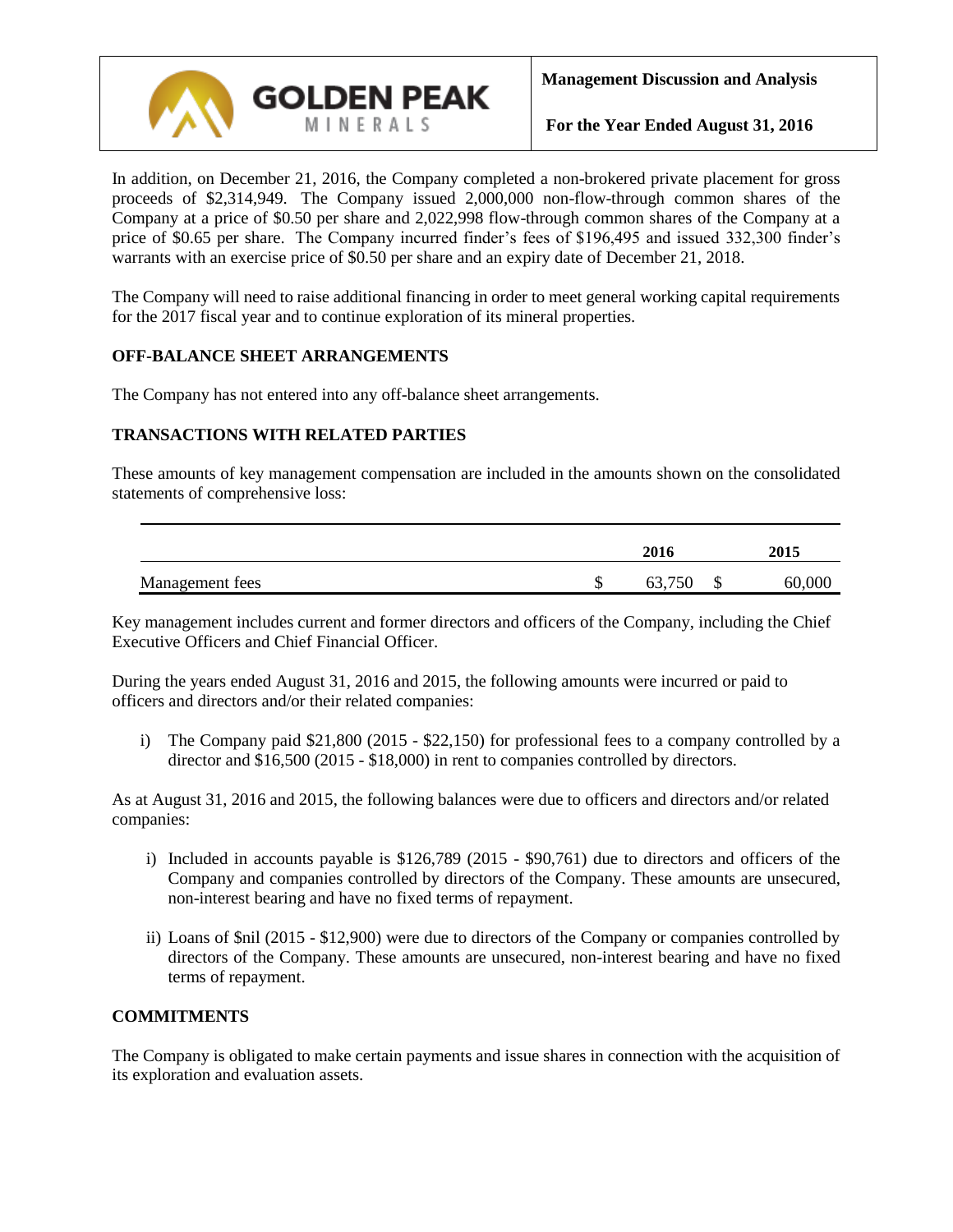

# **NEW ACCOUNTING STANDARDS ISSUED BUT NOT YET EFFECTIVE**

Certain new standards, interpretations and amendments to existing standards have been issued by the IASB or the International Financial Reporting Interpretations Committee ("IFRIC") that are mandatory for accounting periods noted below. Some updates that are not applicable or are not consequential to the Company may have been excluded from the list below.

## **Accounting standards effective January 1, 2018**

**IFRS 15 Revenue from Contracts with Customers** – In May 2014, the IASB issued IFRS 15 – Revenue from Contracts with Customers ("IFRS 15") which supersedes IAS 11 – Construction Contracts, IAS 18 – Revenue, IFRIC 13 – Customer Loyalty Programmes, IFRIC 15 – Agreements for the Construction of Real Estate, IFRIC 18 – Transfers of Assets from Customers, and SIC 31 – Revenue – Barter Transactions Involving Advertising Services. IFRS 15 establishes a comprehensive five-step framework for the timing and measurement of revenue recognition. The standard is effective for annual periods beginning on or after January 1, 2018.

**IFRS 9** *Financial Instruments*- In November 2009, as part of the IASB project to replace IAS 39 *Financial Instruments: Recognition and Measurement*, the IASB issued the first phase of IFRS 9 that introduces new requirements for the classification and measurement of financial assets. The standard was revised in October 2010 to include requirements regarding classification and measurement of financial liabilities. In November 2013, new general hedge requirements were added to the standard. In July 2014, the final version of IFRS 9 was issued and adds a new expected loss impairment model and amends the classification and measurement model for financial assets by adding a new fair value through other comprehensive income category for certain debt instruments and additional guidance on how to apply the business model and contractual cash flow characteristics. The Standard is effective for accounting periods beginning on or after January 1, 2018.

The Company has not yet begun the process of assessing the impact that the new and amended standards will have on its financial statements or whether to early adopt any of the new requirements.

# **CRITICAL ACCOUNTING POLICIES**

### *Critical judgments in applying accounting policies*

Information about critical judgments in applying accounting policies that have the most significant risk of causing material adjustment to the carrying amounts of assets and liabilities recognized in the consolidated financial statements within the next financial year are discussed below:

### Impairment of exploration and evaluation assets

The application of the Company's accounting policy for exploration and evaluation expenditure and impairment of the capitalized expenditures requires judgment in determining whether it is likely that future economic benefits will flow to the Company, which may be based on assumptions about future events or circumstances. Estimates and assumptions made may change if new information becomes available. If, after expenditure is capitalized, information becomes available suggesting that the recovery of expenditure is unlikely, the amount capitalized is written off in the profit or loss in the year the new information becomes available.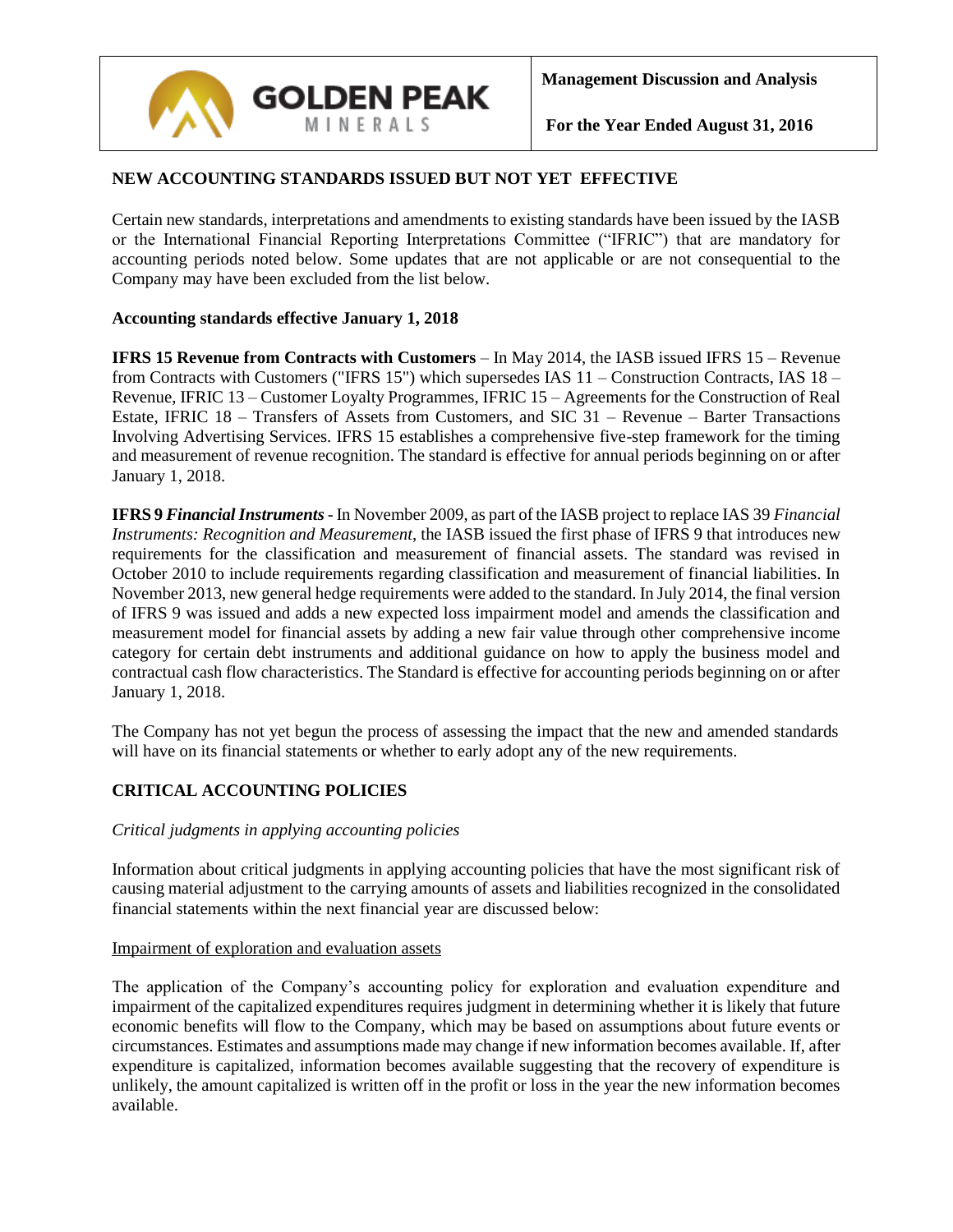

### Title to mineral property interests

Although the Company has taken steps to verify title to mineral properties in which it has an interest, these procedures do not guarantee the Company's title. Such properties may be subject to prior agreements or transfers and title may be affected by undetected defects.

### Income taxes

Significant judgment is required in determining the provision for income taxes. There are many transactions and calculations undertaken during the ordinary course of business for which the ultimate tax determination is uncertain. The Company recognizes liabilities and contingencies for anticipated tax audit issues based on the Company's current understanding of the tax law. For matters where it is probable that an adjustment will be made, the Company records its best estimate of the tax liability including the related interest and penalties in the current tax provision. Management believes they have adequately provided for the probable outcome of these matters; however, the final outcome may result in a materially different outcome than the amount included in the tax liabilities.

In addition, the Company recognizes deferred tax assets relating to tax losses carried forward to the extent that it is probable that taxable profit will be available against which a deductible temporary difference can be utilized. This is deemed to be the case when there are sufficient taxable temporary differences relating to the same taxation authority and the same taxable entity which are expected to reverse in the same year as the expected reversal of the deductible temporary difference, or in years into which a tax loss arising from the deferred tax asset can be carried back or forward. However, utilization of the tax losses also depends on the ability of the taxable entity to satisfy certain tests at the time the losses are recouped.

### Going concern risk assessment

The Company's ability to continue its operations and to realize assets at their carrying values is dependent upon its ability to fund its existing acquisition and exploration commitments on its exploration and evaluation assets when they come due, which would cease to exist if the Company decides to terminate its commitments, and to cover its operating costs. The Company may be able to generate working capital to fund its operations by the sale of its exploration and evaluation assets or raising additional capital through equity markets. However, there is no assurance it will be able to raise funds in the future. These consolidated financial statements do not give effect to any adjustments required to realize it assets and discharge its liabilities in other than the normal course of business and at amounts different from those reflected in the accompanying consolidated financial statements.

### *Key sources of estimation uncertainty*

The following are key assumptions concerning the future and other key sources of estimation uncertainty that have a significant risk of resulting in material adjustments to the consolidated financial statements.

### Decommissioning liabilities

Rehabilitation provisions have been created based on the Company's internal estimates. Assumptions, based on the current economic environment, have been made which management believes are a reasonable basis upon which to estimate the future liability. These estimates take into account any material changes to the assumptions that occur when reviewed regularly by management. Estimates are reviewed annually and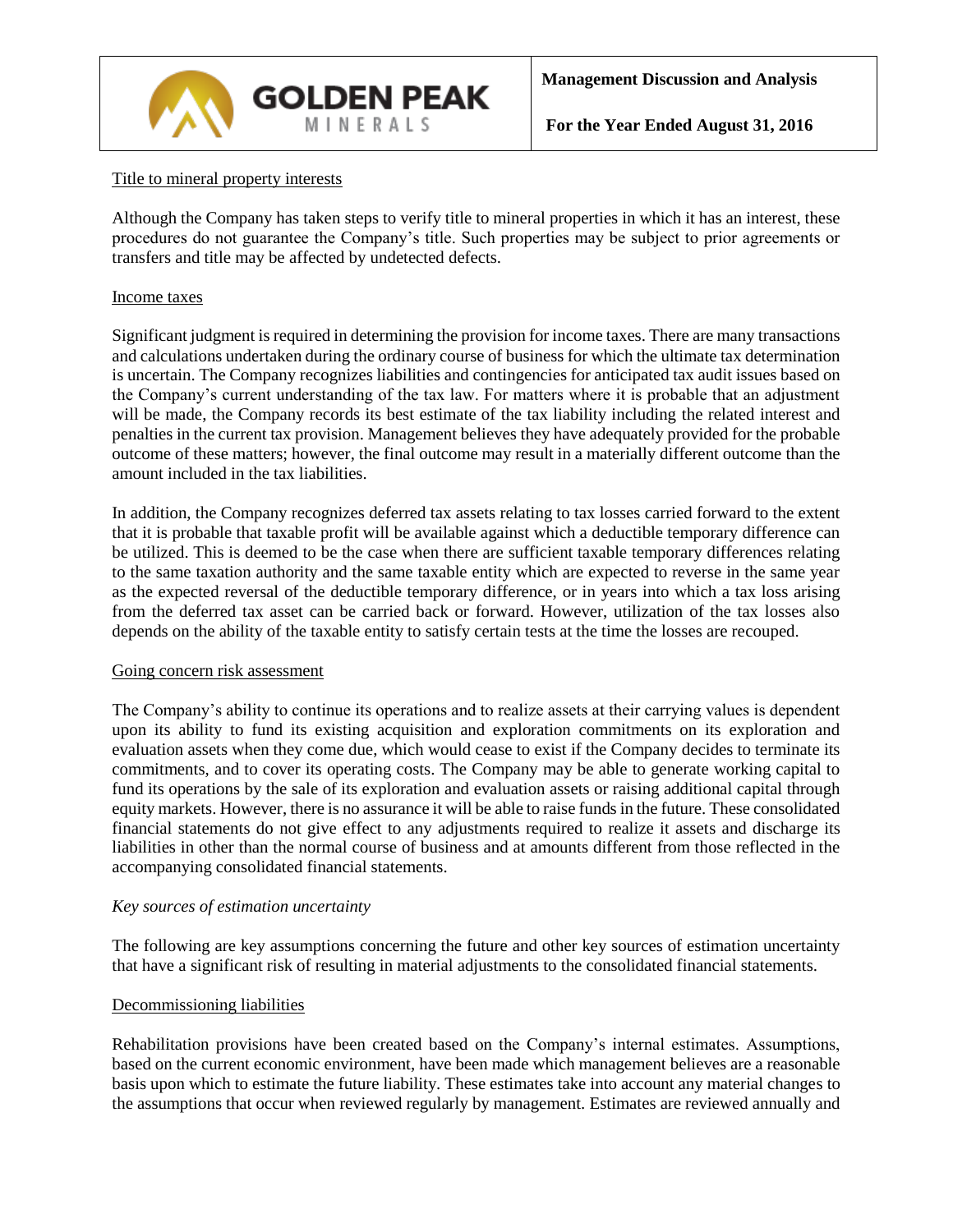

are based on current regulatory requirements. Significant changes in estimates of contamination, restoration standards and techniques will result in changes to provisions from year to year. Actual rehabilitation costs will ultimately depend on future market prices for the rehabilitation costs which will reflect the market condition at the time the rehabilitation costs are actually incurred.

The final cost of the currently recognized rehabilitation provisions may be higher or lower than currently provided for. As at August 31, 2016, the Company has no known rehabilitation requirements and accordingly, no provision has been made.

## Valuation of flow-through premium

The determination of the valuation of flow-through premium and warrants in equity units is subject to significant judgment and estimates. The flow-through premium is valued as the estimated premium that investors pay for the flow-through feature, being the portion in excess of the market value of shares without the flow-through feature issued in concurrent private placement financing. In the case that the Company did not issue non-flow-through shares together with the flow-through shares, the market value of shares without the flow-through feature will be determined using their closing quoted bid price.

# **FINANCIAL INSTRUMENTS AND OTHER INSTRUMENTS**

The Company's financial instruments include cash, accounts payable and directors loans. Cash is classified as FVTPL. Accounts payable and directors loans are classified as other financial liabilities. The carrying value of these instruments approximates their fair values due to the relatively short periods to maturity of these instruments.

### **Financial risk management objectives and policies**

The risks associated with these financial instruments and the policies on how to mitigate these risks are set out below. Management manages and monitors these exposures to ensure appropriate measures are implemented on a timely and effective manner.

### Credit risk

Credit risk is the risk of an unexpected loss if a customer or third party to a financial instrument fails to meet its contractual obligations. Financial instruments that potentially subject the Company to concentrations of credit risks consist principally of cash. To minimize the credit risk on cash, the Company places the instrument with a major Canadian financial institution.

### Liquidity risk

The Company manages liquidity risk by maintaining a balance between continuity of funding and flexibility through the use of borrowings. Management closely monitors the liquidity position and expects to have adequate sources of funding to finance the Company's projects and operations. As at August 31, 2016, the Company had cash of \$170 (2015 - \$190) to settle accounts payable of \$279,002 (2015 - \$103,501) and directors loans of \$nil (2015 - \$12,900) which fall due for payment within twelve months of the statement of financial position date. All of the liabilities presented as accounts payable are due within 30 days of the reporting date.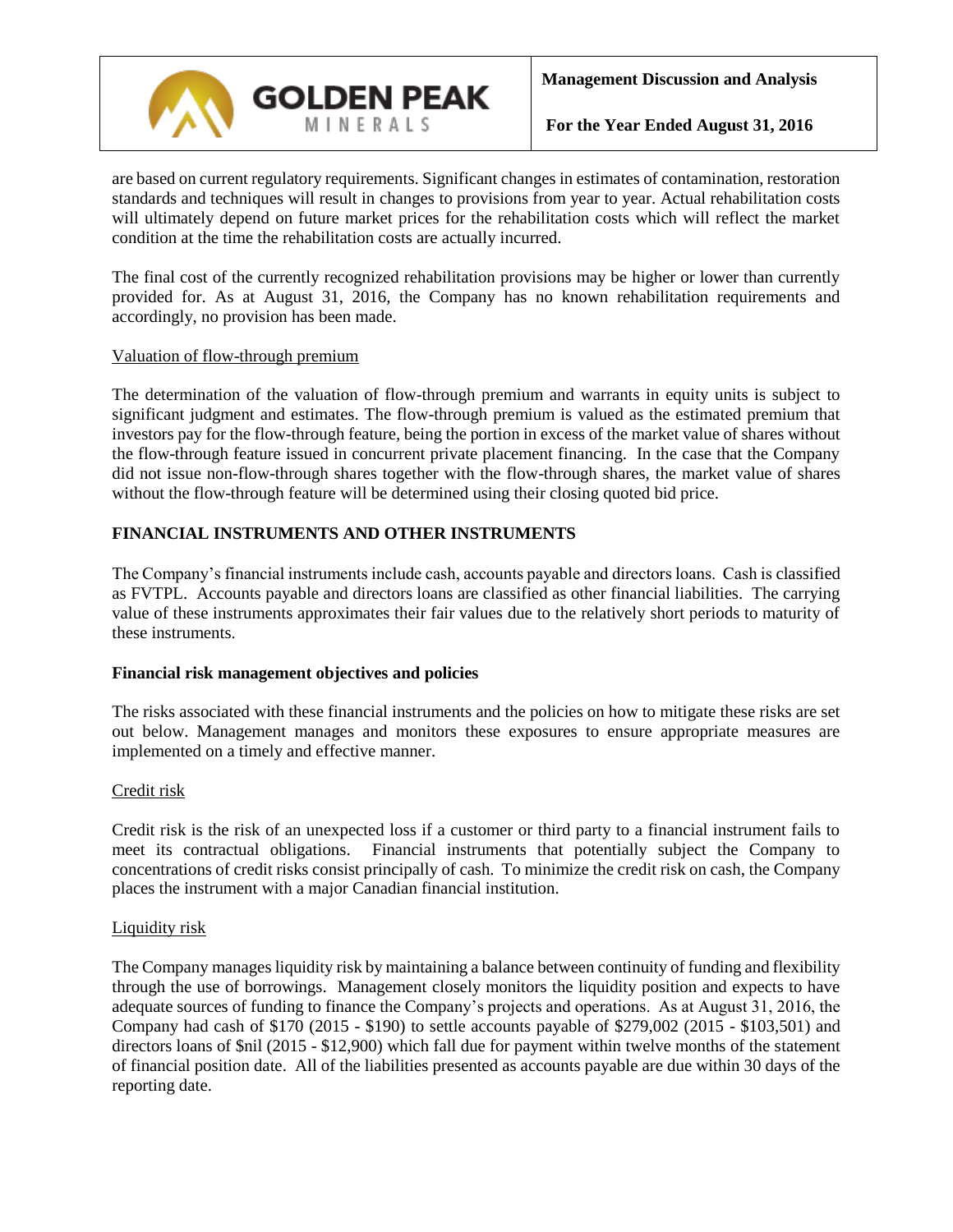

The Company intends to address its working capital deficiency through a combination of debt settlement agreements and private placement financings.

### Market risk

Market risk is the risk that changes in market prices, such as foreign exchange rates and interest rates will affect the Company's income or the value of its holdings of financial instruments. The objective of market risk management is to manage and control market risk exposures within acceptable parameters, while optimizing the return on capital.

- *i) Currency risk -* The Company's expenses are denominated in Canadian dollars. The Company's corporate office is based in Canada and current exposure to exchange rate fluctuations is minimal. The Company does not have any significant foreign currency denominated monetary assets or liabilities.
- *ii) Interest rate risk -* The Company is exposed to interest rate risk on the variable rate of interest earned on bank deposits. The fair value interest rate risk on bank deposits is insignificant as the deposits are short-term. The Company has not entered into any derivative instruments to manage interest rate fluctuations. The Company has no interest-bearing financial liabilities.
- *iii) Other price risk -* Other price risk is the risk that the fair value or future cash flows of a financial instrument will fluctuate due to changes in market prices, other than those arising from interest rate risk. The Company does not have significant exposure to this risk.

# **SHARE CAPITAL**

As at December 21, 2016, the Company had the following securities issued and outstanding:

|                             | December 21, $2016$ | August 31, 2016 | August 31, 2015 |
|-----------------------------|---------------------|-----------------|-----------------|
| <b>Common Shares</b>        | 13, 142, 453        | 1,916,501       | 1,301,860       |
| <b>Warrants</b>             | 4,590,100           | 258,002         | 166,860         |
| <b>Stock Options</b>        | 152,000             | 16,000          | 37,000          |
| <b>Fully Diluted Shares</b> | 17,884,553          | 2,190,503       | 1,505,720       |

# **BOARD OF DIRECTORS**

Certain directors of the Company are also directors, officers and/or shareholders of other companies that are similarly engaged in the business of acquiring, developing and exploring natural resource properties. Such associations may give rise to conflicts of interest from time to time. The directors of the Company are required to act in good faith with a view to the best interests of the Company and to disclose any interest which they may have in any project opportunity of the Company. If a conflict of interest arises at a meeting of the board of directors, any director in a conflict will disclose his/her interest and abstain from voting in the matter(s). In determining whether or not the Company will participate in any project or opportunity, the directors will primarily consider the degree of risk to which the Company may be exposed and its financial position at the time.